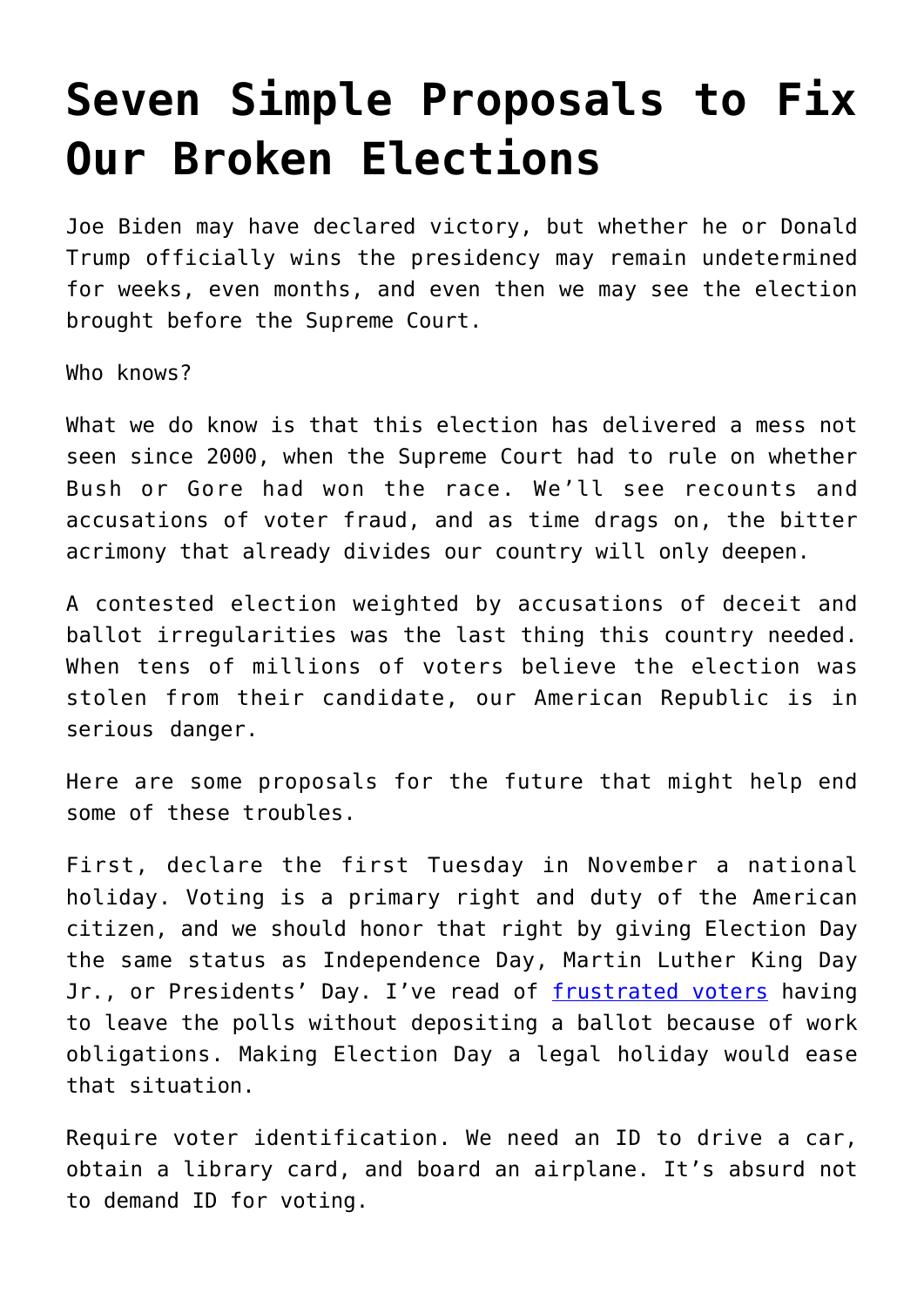Limit the availability of early voting to one week directly ahead of the election. The number of days and weeks given to our elections is not only ridiculous, but also allows for more fraud.

We should say "Never again" to mail-in ballots. This year the excuse for this procedure was avoiding the COVID-19 virus, which is ridiculous when we consider the new normal of our everyday lives. If wearing masks and social distancing work in Walmart and Kroger, then why wouldn't they work in polling locations?

While mail-in ballots should be a thing of the past, absentee ballots for military serving overseas, for citizens living abroad, and for those who are traveling or too ill to leave their homes on Election Day should remain in place.

Shorten the election season. Cut it by two-thirds. Many of us have come to dread this relentless, lengthy ordeal. These campaigns are divisive and incredibly expensive, in part because the United States has the longest election process of any country in the world by far. In 2015, for example, [NPR](https://www.npr.org/sections/itsallpolitics/2015/10/21/450238156/canadas-11-week-campaign-reminds-us-that-american-elections-are-much-longer) [reported](https://www.npr.org/sections/itsallpolitics/2015/10/21/450238156/canadas-11-week-campaign-reminds-us-that-american-elections-are-much-longer) that the national election campaigns in the USA were 596 days compared to Great Britain's 139 days and Canada's 78 days. The difference? Most other countries in the world have laws limiting the length of such campaigns.

It's time to do the same here.

Prosecute those who commit fraud during an election year. The people who try to vote more than once, those who create false ballots, and those who refuse to permit legitimate [monitors](https://thefederalist.com/2020/11/03/reports-of-election-interference-surface-at-philadelphia-polling-locations/) from another party to enter polling places should be hauled before a judge and face stiff fines and time in prison. These cheaters are undermining American democracy.

For a number of years America has endured a culture war – a battle, depending on which side you stand – between good and evil, between right and wrong. Our election procedures just